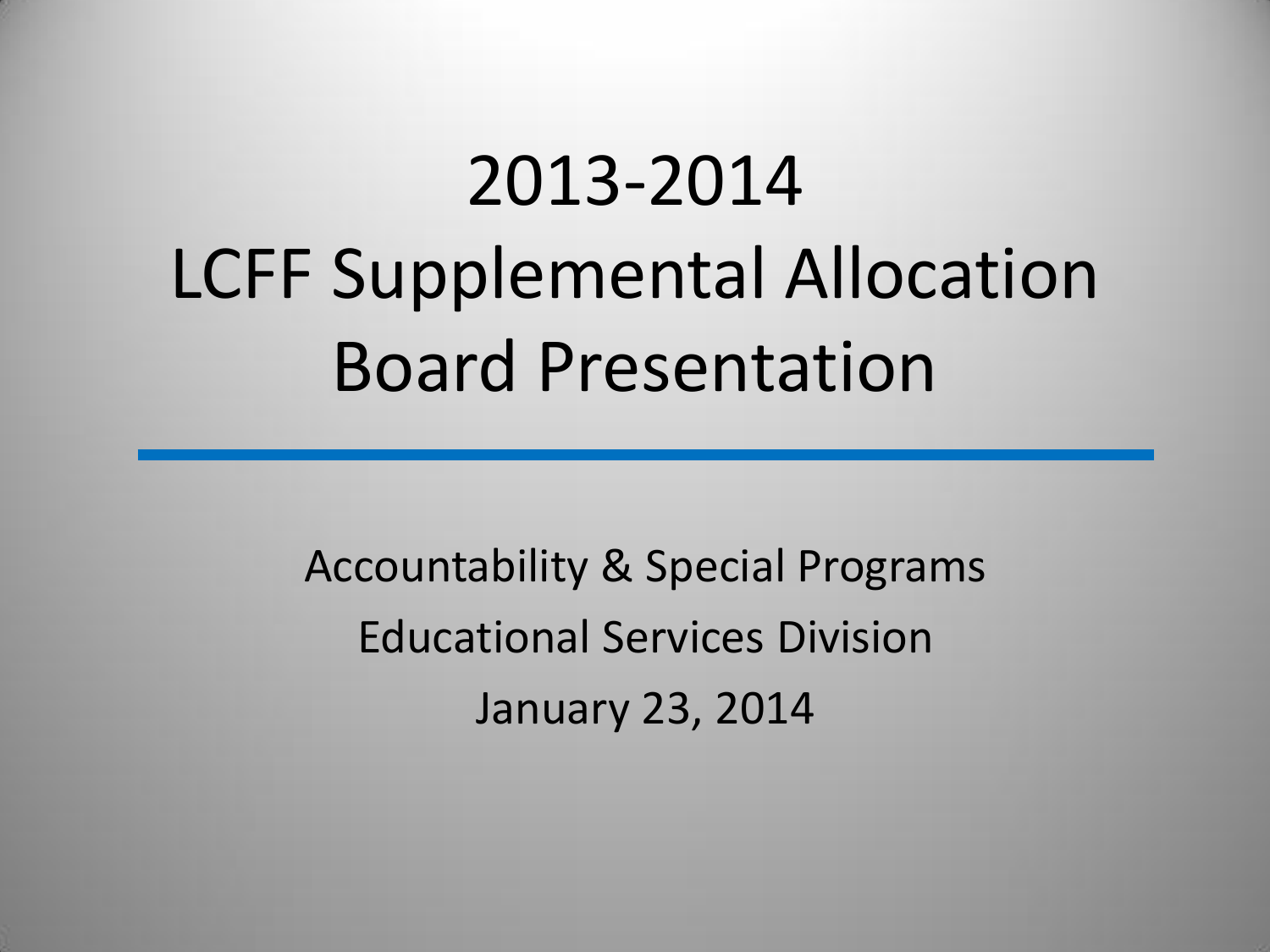## LCFF Supplemental Funds

Step 2

Step 3



• Principals obtained input from staff and parents on how to spend the funds

• Principals took input from stakeholders on use of funds to School Site Council for additional input and approved proposal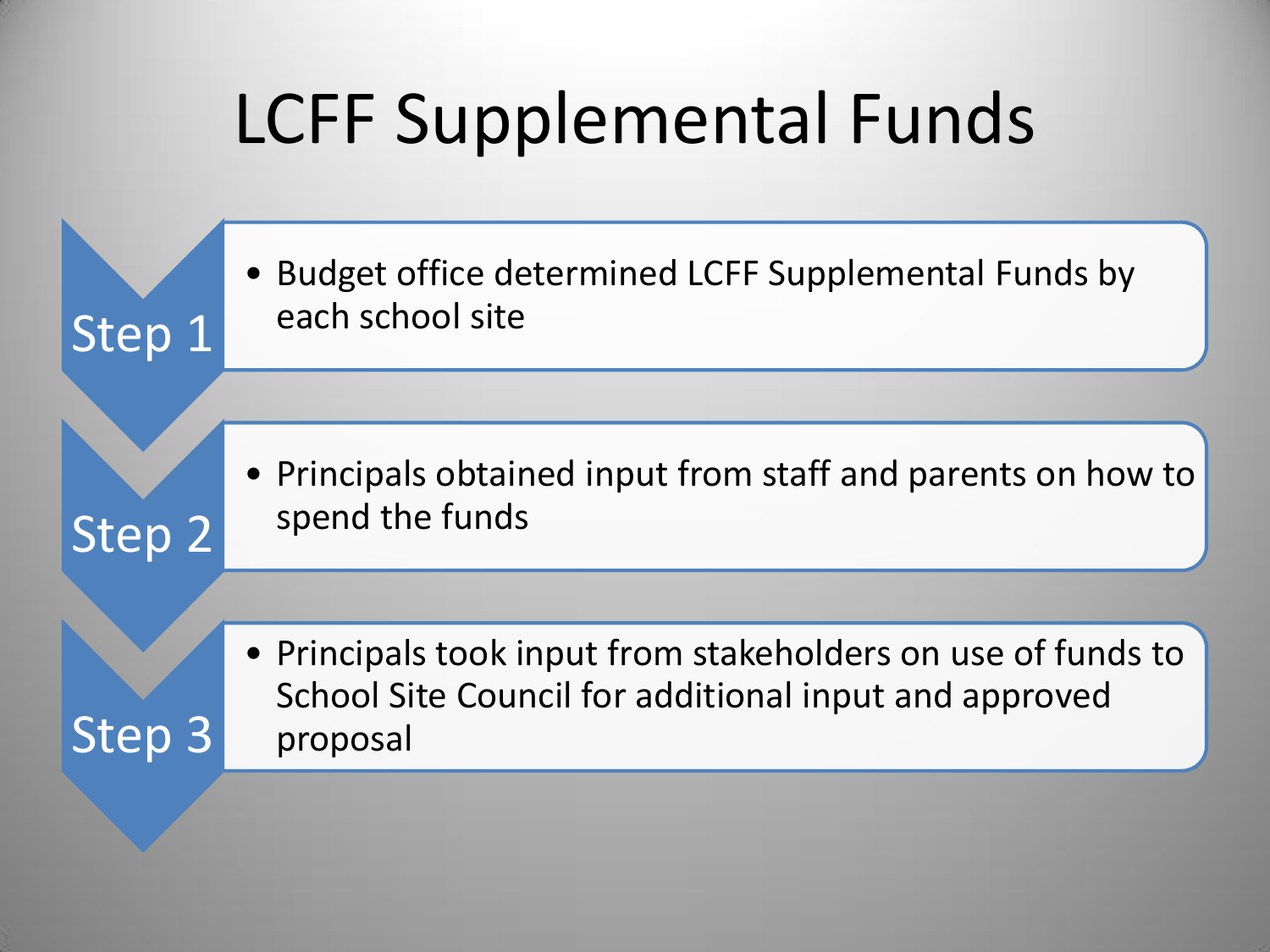# Summary of 2013-14 LCFF Supplemental Funds

- Technology Devices
- Professional Development
- Intensive Interventions
- Instructional Materials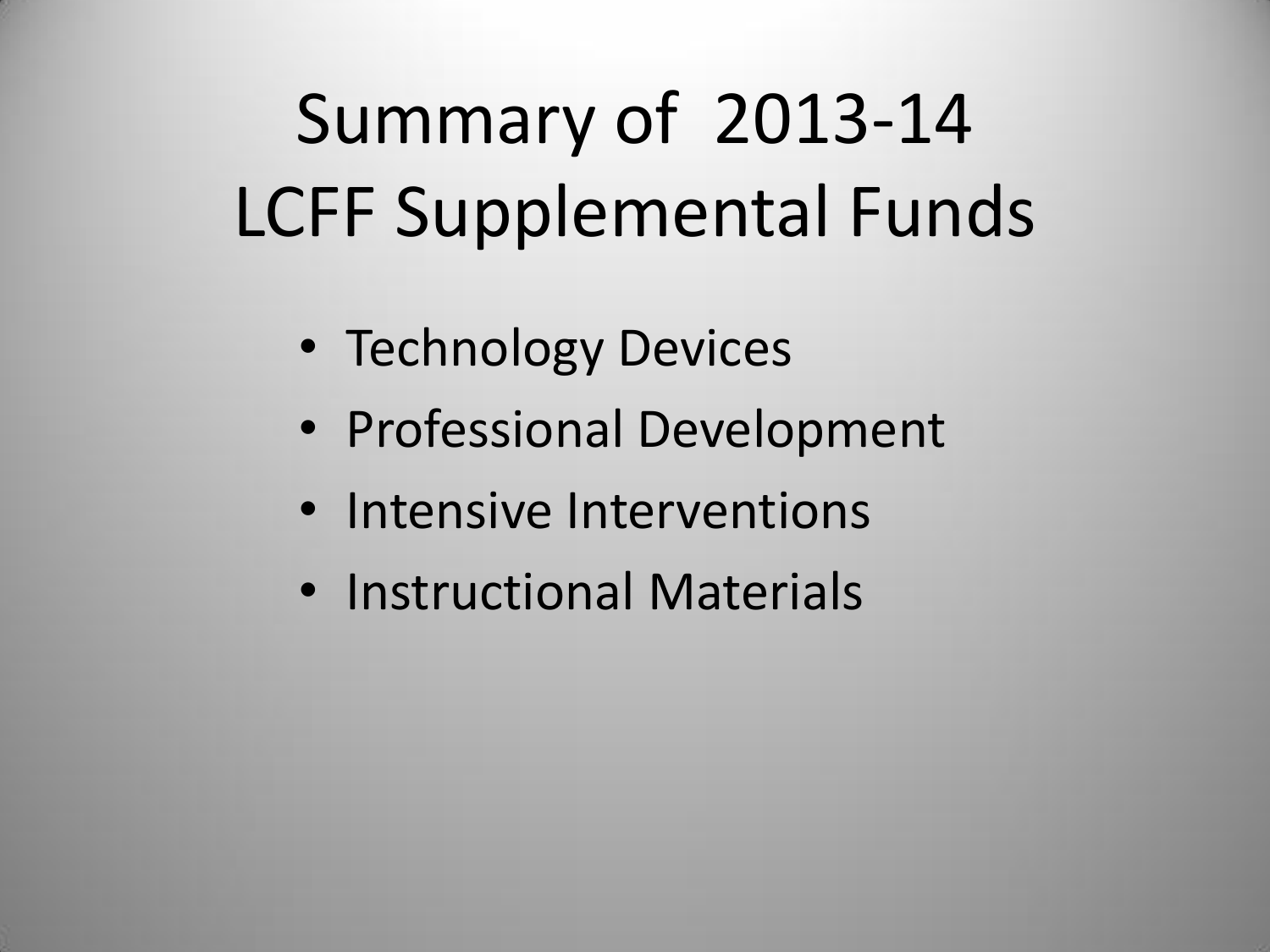### LCFF Progress

#### SBE/CDE

#### OUSD

November 6-7, 2013 SBE Meeting to review proposed draft of LCAP template

October 2013 – January 2014

LCFF Information has been shared at various District Committees and surveys were conducted

January 15-16, 2014 SBE Meeting to review and approve spending regulations and LCAP template

OUSD LCFF Website developed and online survey Stakeholder engagement

January 31, 2014 SBE to adopt spending regulations Bi-monthly District LCFF/LCAP meeting Stakeholder engagement

March 31, 2014 SBE to adopt on or before the LCAP templates for use by LEA

Principals increasing awareness of LCFF to staff and parents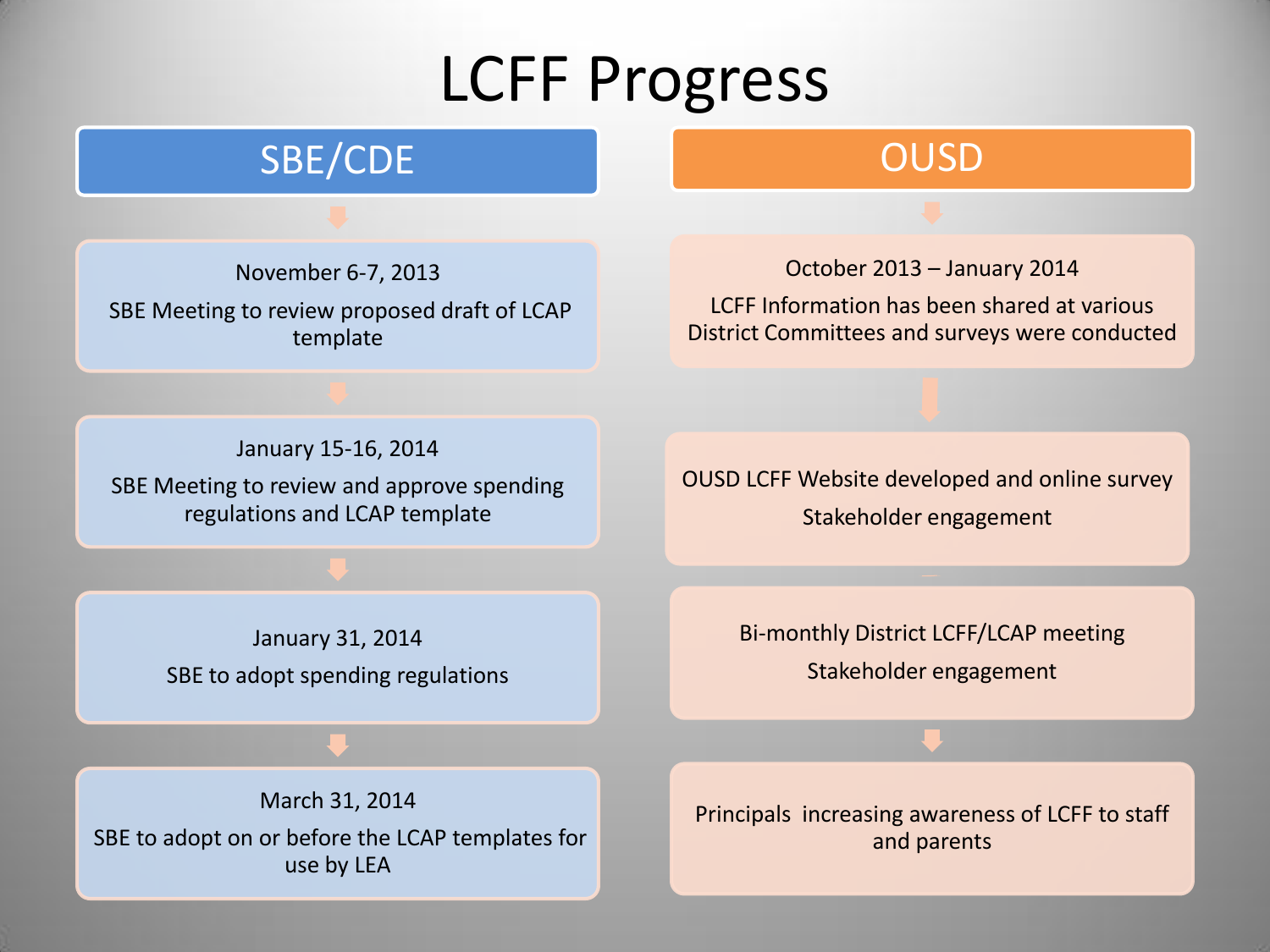### Accountability Plan, LCAP Progress